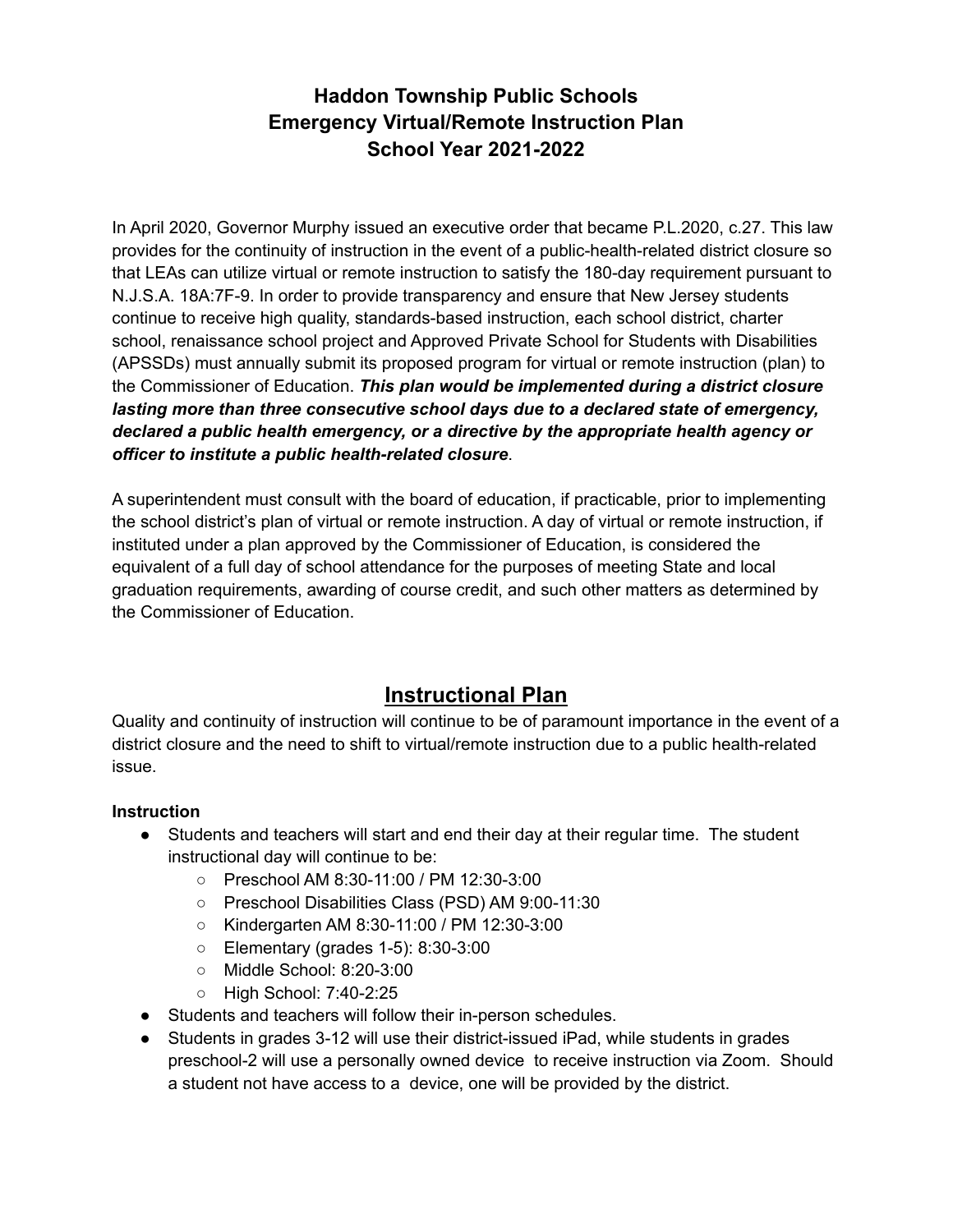- Teachers will utilize Seesaw (PK-5) or Google Classroom (6-12) as the platform for posting assignments and communicating with students and families.
- Support services (ex. related services, special education) teachers will utilize their own Seesaw and Google Classroom platforms as well as Zoom sessions to service students.

#### **Internet/Device Access**

- The district's technology trouble ticket system will be used for parents to communicate their technology-associated needs.
- Students in need of internet access will be issued a hotspot.
- Students that do not have access to an individual computing device will be provided with a district-owned iPad.

# **Special Education and Other Services**

In order to continue to provide services for students during a public health-related district closure, the following plans have been developed.

### **Child Study Team Meetings**

- CST-related meetings will be held virtually through Zoom.
- Attendee rosters from teleconference platform will be used for attendance documentation.
- Evaluations will continue to be conducted in person as long as safety and health protocols can be followed.

#### **Instruction**

- In-Class Support/Replacement Classes
	- $\circ$  Special education teachers will follow the instructional plan for general education students.
	- Special education teachers will use Seesaw or Google Classroom to post modified assignments as needed for individuals or groups.
	- Hard copies of lessons/activities will be made available as needed.
- Self-Contained Classes
	- Ongoing communication will continue with teachers, BCBA, therapists, and parents based on a student's IEP
	- Continued collection of data (behavior plans, progress towards goals and objectives) will be on-going wherever possible
	- Individualized instruction will continue to be provided within the parameters of the health and safety protocols currently in effect.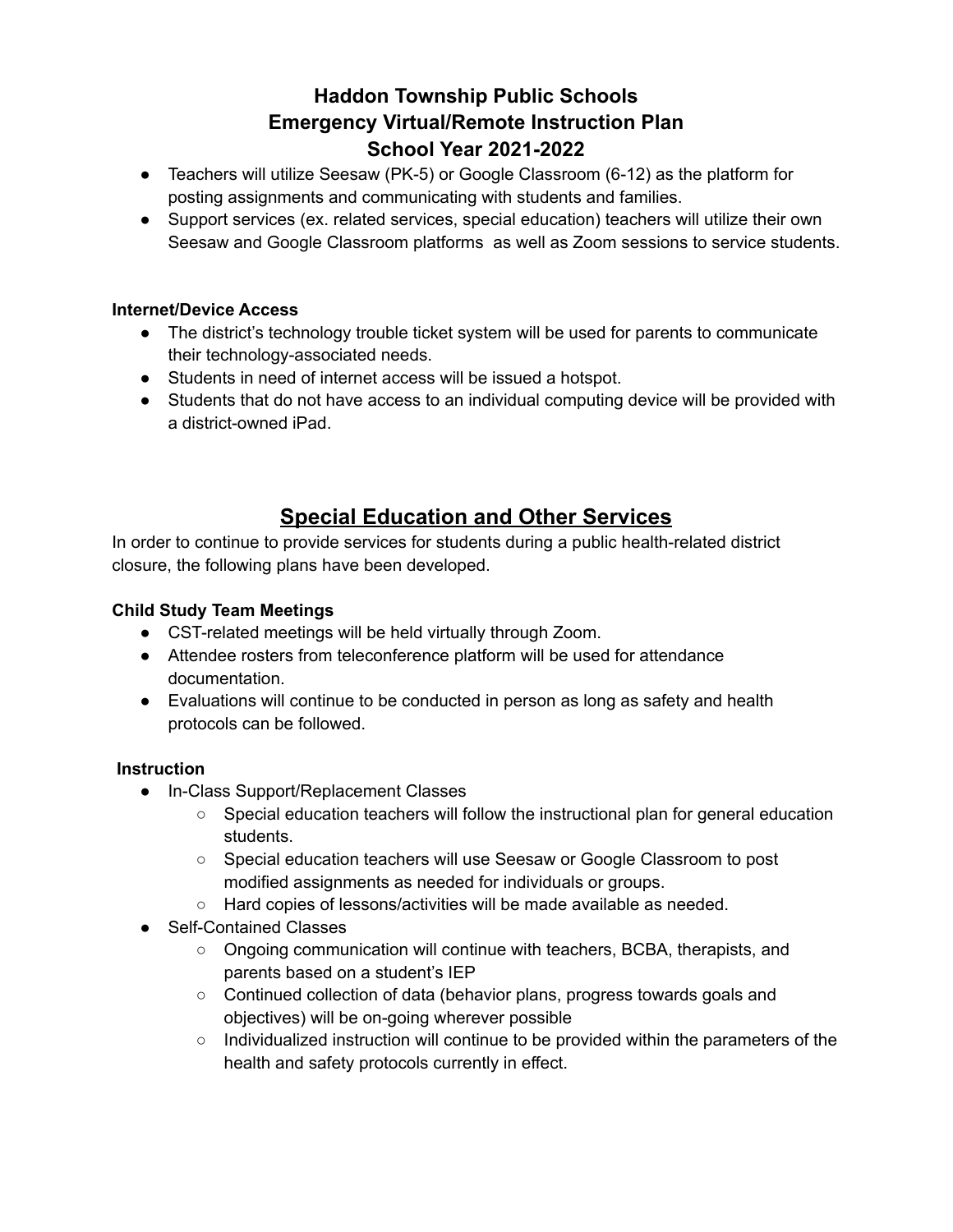#### **Delivery of Services**

- Behavior Analysts
	- Will continue to support teachers with planning for maintenance of skills, updating programs, collection of data
	- Will maintain parent contact to review progress of behavior at home and consult with parents to support the student's educational program.
	- Provide ongoing paraprofessional training
- Speech-Language Services, Occupational/Physical Therapy, Counseling, and Social **Skills** 
	- Lessons, activities, and related materials can be posted through Seesaw and Google Classroom.
	- Teletherapy to be provided to the greatest extent possible for all therapy sessions.
- Structured Learning Experiences
	- Structured learning experiences will be limited during school closures but will continue to occur to the greatest extent possible.
- Paraprofessionals
	- Will provide support to students in whole class and breakout sessions within Zoom sessions per the student's IEP
	- Will provide organizational and behavioral support per the student's IEP.
	- Behaviorally trained aides may be utilized in-person as part of the remote learning program following the health and safety protocols currently in place.
- Home Instruction
	- Students on home instruction may continue with their current home instruction program or will be included in the Google Classrooms and online classes as per their school schedule and participate in a district class
	- $\circ$  In-person Home instruction will be continued during remote learning where feasible following health and safety protocols.

#### **Nurses**

- Track staff illness during closure and report to the local health department
- Continue to monitor NJDOH, CDC, WHO guidelines regarding COVID 19
- Assist community-wide efforts to support families in need at this time.

#### **School Counselors/SAC**

- Monitor student attendance and engagement
- Maintain contact with students at-risk and their families
- Providing strategy-based tools for students that they can work on at home
- SACs and counselors reaching out to students regularly